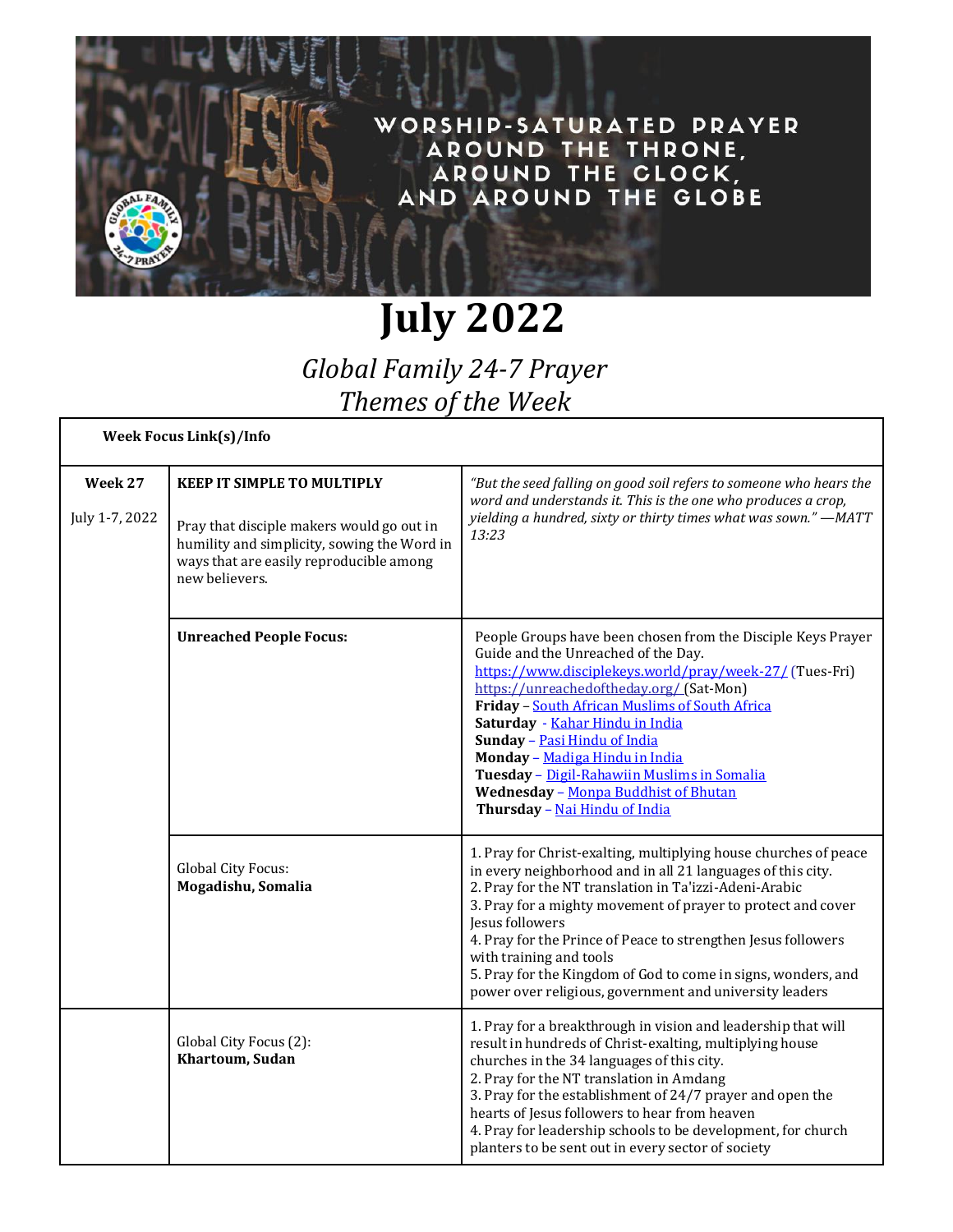|                                |                                                                                                                                                                   | 5. Pray for the Kingdom of God to come in signs, wonders, and<br>power                                                                                                                                                                                                                                                                                                                                                                                                                                                                                                     |
|--------------------------------|-------------------------------------------------------------------------------------------------------------------------------------------------------------------|----------------------------------------------------------------------------------------------------------------------------------------------------------------------------------------------------------------------------------------------------------------------------------------------------------------------------------------------------------------------------------------------------------------------------------------------------------------------------------------------------------------------------------------------------------------------------|
| Week 28<br>June 8-14,<br>2022  | <b>MODEL TO REPRODUCE</b><br>Pray that fruitful, effective movement DNA<br>is modeled in, and passed down through,<br>every generation of disciples and churches. | The student is not above the teacher, but everyone who is fully<br>trained will be like their teacher." -LK 6:40                                                                                                                                                                                                                                                                                                                                                                                                                                                           |
|                                | <b>Unreached People Focus:</b>                                                                                                                                    | People Groups have been chosen from the Disciple Keys Prayer<br>Guide and the Unreached of the Day.<br>https://www.disciplekeys.world/pray/week-28/(Tues-Fri)<br>https://unreachedoftheday.org/ (Sat-Mon)<br>Friday - Ngalong Buddhist of Bhutan<br>Saturday - Madura in Indonesia<br>Sunday - Minangkabau in Indonesia<br>Monday - Betawi in Indonesia<br>Tuesday - Naju Buddhist of China<br>Wednesday - Nat Hindu of India<br>Thursday - Afitti Muslim of Sudan                                                                                                         |
|                                | Global City Focus:<br>Dar es Salaam, Tanzania                                                                                                                     | 1. Pray for the spread of the Gospel and for multiplying house<br>churches in the 89 languages of this city.<br>2. Pray for the NT translation in Machinga<br>3. Pray for a mighty movement of prayer to begin in the city and<br>spread throughout the nation<br>4. Pray for the historic church to reach beyond their walls and<br>homes to impact their neighbors<br>5. Pray for the glory of God to come in great power and holiness<br>and bring conviction over human traffickers                                                                                    |
|                                | Global City Focus (2):<br>Tashkent, Uzbekistan                                                                                                                    | 1. Pray for the multiplication of 50 Christ-exalting, multiplying<br>house churches in the 31 languages of this city<br>2. Pray for the NT translation in Southern Uzbek<br>3. Pray for a mighty movement of Spirit-empowered, Scripture-<br>fed, anointed prayer to come forth from every believer<br>4. Pray for workers to come from the harvest, for families to be<br>reached and communities to be impacted by the Gospel<br>5. Pray for the Kingdom of God be revealed in dreams and<br>visions and for Jesus to be exalted in the hearts and minds of<br>believers |
| Week 29<br>July 15-21,<br>2022 | <b>SACRIFICIALLY HELP THOSE IN NEED</b><br>Pray for lavish generosity and ample<br>provision as disciples reach out to meet the<br>needs of those around them.    | "Share with the Lord's people who are in need. Practice<br>hospitality." - ROM 12:13                                                                                                                                                                                                                                                                                                                                                                                                                                                                                       |
|                                | <b>Unreached People Focus:</b>                                                                                                                                    | People Groups have been chosen from the Disciple Keys Prayer<br>Guide and the Unreached of the Day.<br>https://www.disciplekeys.world/pray/week-29/Tues-Fri)<br>https://unreachedoftheday.org/ (Sat-Mon)<br>Friday - Pasi Hindu of India<br>Saturday - Mazanderani Tabri in Iran<br>Sunday - Arab Iraqi in Iraq<br>Monday - North Iraqi Arab in Iraq<br>Tuesday - Panika Hindu of India<br>Wednesday - Batahin Muslim of Sudan                                                                                                                                             |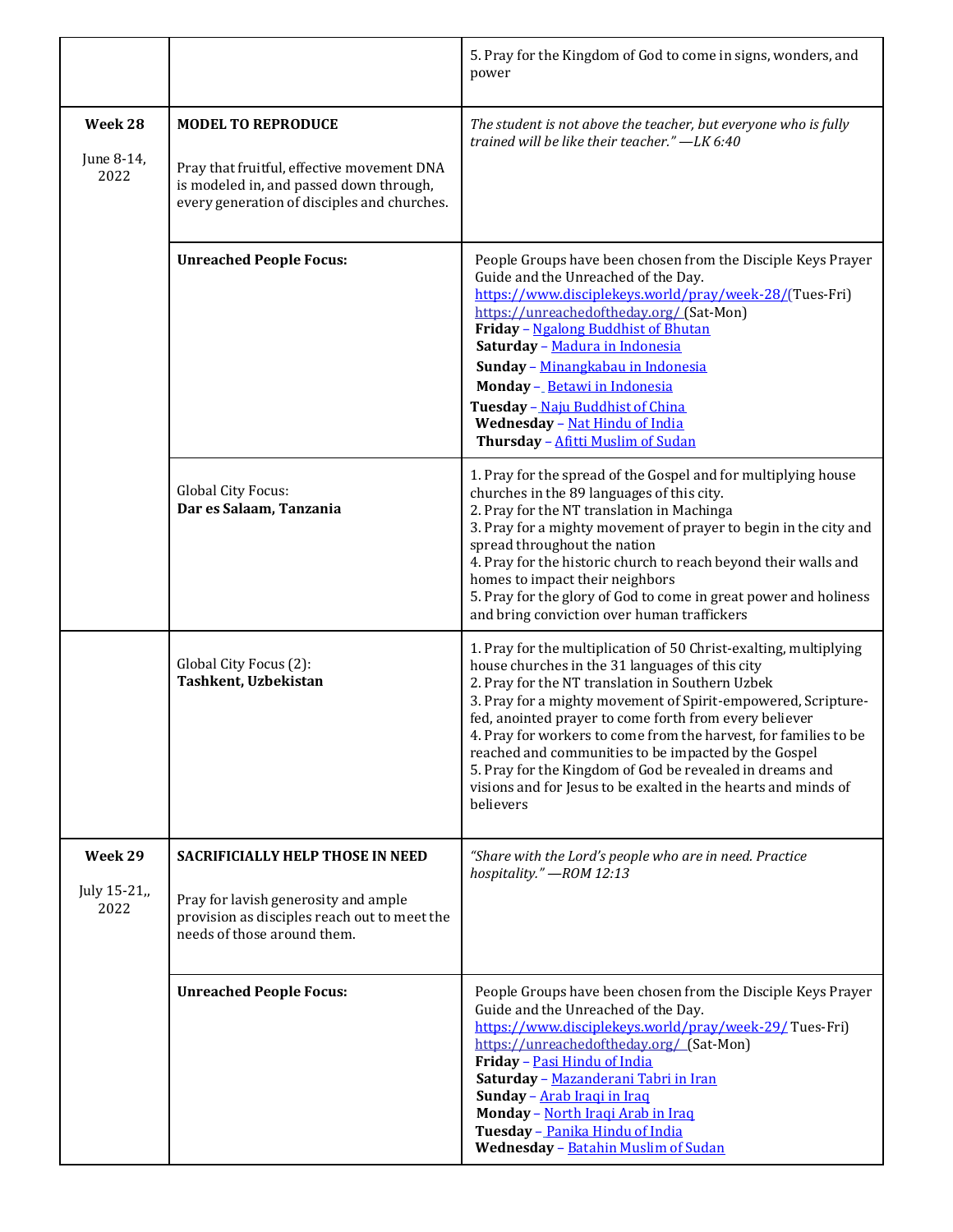|                                |                                                                                                                                                                                                                                                           | Thursday - Nyahkur Thai Buddhist of Thailand                                                                                                                                                                                                                                                                                                                                                                                                                                                                                                                                                                                                                                                                                                                                                                                                                                                                                                                                                                                                                            |
|--------------------------------|-----------------------------------------------------------------------------------------------------------------------------------------------------------------------------------------------------------------------------------------------------------|-------------------------------------------------------------------------------------------------------------------------------------------------------------------------------------------------------------------------------------------------------------------------------------------------------------------------------------------------------------------------------------------------------------------------------------------------------------------------------------------------------------------------------------------------------------------------------------------------------------------------------------------------------------------------------------------------------------------------------------------------------------------------------------------------------------------------------------------------------------------------------------------------------------------------------------------------------------------------------------------------------------------------------------------------------------------------|
|                                | Global City Focus:<br><b>Bandung, Indonesia</b>                                                                                                                                                                                                           | Pray for a reversal of the situation in Bandung-West<br>1.<br>Java-that the 48.2 million people would no longer be<br>the center of intolerance, radicalism, and terrorism.<br>Pray that the public would not be provoked by violence<br>carried against civilians and state officials by intolerant<br>groups in the name of religion.<br>Pray that Bandung-West Java would be transformed by<br>2.<br>a great move of God and that it would become the<br>center of revival in Indonesia.<br>3.<br>Pray for the churches in Bandung-West Java to unite<br>and become a channel of blessing to alleviate poverty.<br>Pray for the recovery of families because West Java has<br>the highest divorce rate in Indonesia.<br>Pray that cities and villages inhabited by Kedar in West<br>4.<br>Java experience a divine encounter with God, glorifying<br>the name of the Lord Jesus Christ.<br>Pray for Christ-exalting, multiplying house churches to<br>5.<br>spread in all 10 languages groups. Pray for the Bible<br>and the Jesus Film to be translated into Badui. |
|                                | Global City Focus (2):<br>Banjasmasin, Indonesia                                                                                                                                                                                                          | 1. Pray for God's Churches in Banjarmasin to experience<br>growth and for the love of Christ to be experienced by the<br>Banjarmasin Community. Pray for gospel workers to be full<br>of God's Spirit and for revival to come to the city.<br>2. Pray that Banjarmasin will experience an economic recovery<br>and an increase in living standards because many people in<br>Kalimantan still have a below-standard economic level.<br>3. Pray that domestic violence against women and children<br>would stop and that households would experience recovery<br>through Jesus.<br>4. Pray for multiplying house churches to launch gospel<br>movements in the 11 languages spoken in this city.<br>5. Pray for a rapid expansion of God's Kingdom in every<br>neighborhood.                                                                                                                                                                                                                                                                                             |
| Week 30<br>July 22-28,<br>2022 | MODEL, ASSIST, WATCH AND LAUNCH<br>Pray for movement catalysts to model<br>healthy leadership, assist new leaders,<br>watch and advise new leaders, and then<br>empower local leaders by moving (in God's<br>time) to peoples and places in greater need. | "Jesus replied, 'Let us go somewhere else-to the nearby<br>villages—so I can preach there also. That is why I have come.'" $-$<br><b>MARK 1:38</b>                                                                                                                                                                                                                                                                                                                                                                                                                                                                                                                                                                                                                                                                                                                                                                                                                                                                                                                      |
|                                | <b>Unreached People Focus:</b>                                                                                                                                                                                                                            | People Groups have been chosen from the Disciple Keys Prayer<br>Guide and the Unreached of the Day.<br>https://www.disciplekeys.world/pray/week-30/ (Tues-Fri)<br>https://unreachedoftheday.org/ (Sat-Mon)<br>Friday - Bederia Muslims of Sudan<br>Saturday - Shawiya Berber in Italy<br>Sunday - Youjiang Zhuang in China<br>Monday - Yaeyama in Japan<br>Tuesday - Baygo Muslim of Sudan<br>Wednesday - Palaung, Pale Buddhist of Myanmar<br>Thursday - Rajput Hindu of India                                                                                                                                                                                                                                                                                                                                                                                                                                                                                                                                                                                         |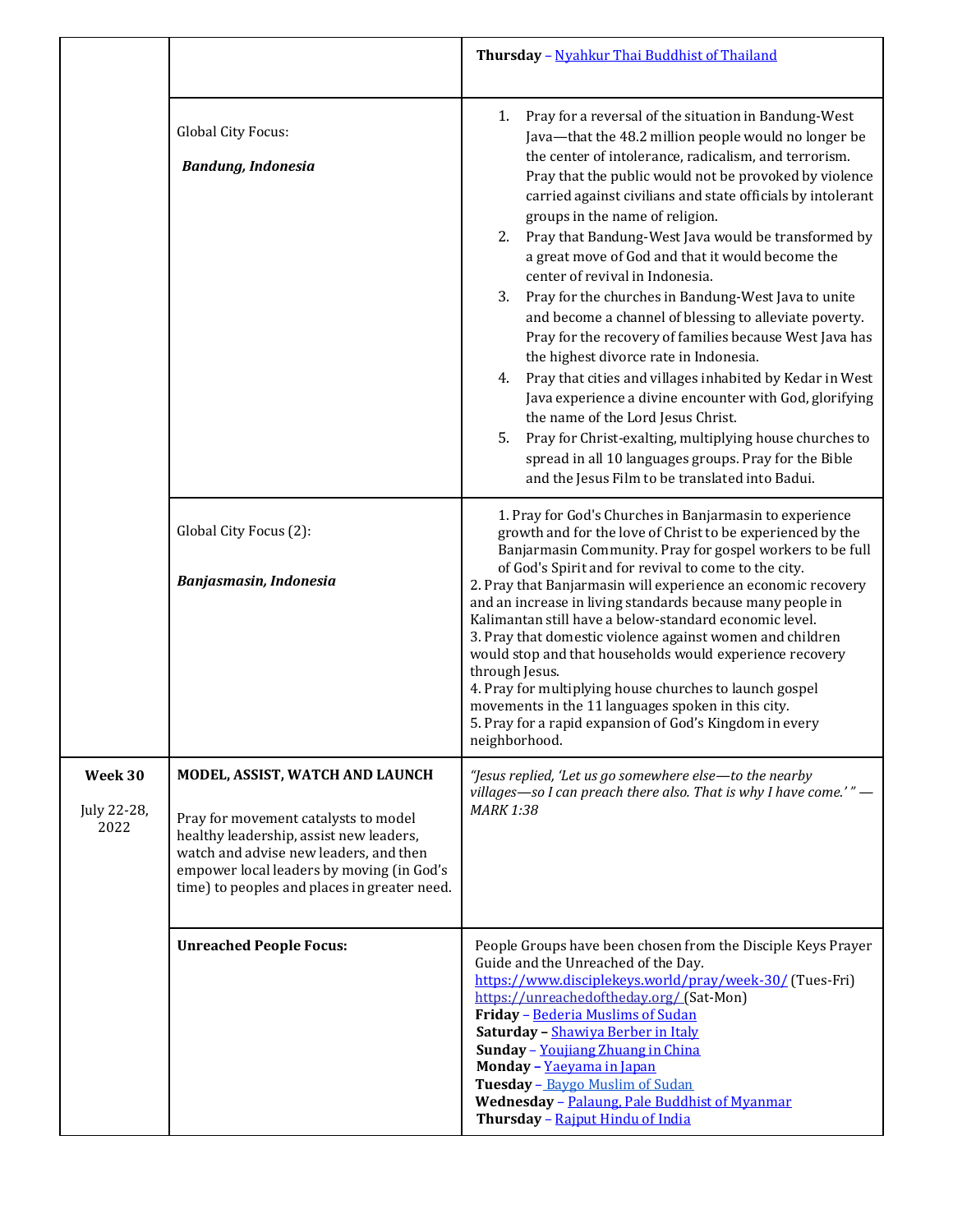|                                           | Global City Focus:<br>Jakarta, Indonesia                                                                                                                                                                          | 1. Pray for a mighty outpouring of the Spirit on all flesh. Pray for<br>conviction of sin and the revelation of Jesus Christ as Savior and<br>Lord to all in this city.<br>2. Pray for its residents to fear God and for Jakarta to become a<br>safe, peaceful, and mutually tolerant city that is free free from<br>intimidation, threats, evil hoaxes, exploitation of identity<br>politics, and hate speech, especially ahead of the Governor,<br>Legislative and Presidential Elections in 2024.<br>3. Pray that Jakarta will be competitive with other cities in<br>global innovation and that it would become the center of the<br>digital economy of Indonesia and the world.<br>4. Pray that God would raise up a new generation of God-<br>honoring leaders in all professions, full of divine wisdom.<br>5. Pray for unity among the churches as they believe God for<br>hundreds of multiplying house churches in the 21 languages<br>represented in this city. Pray for access to Scripture for all<br>people groups.                                                                                                      |
|-------------------------------------------|-------------------------------------------------------------------------------------------------------------------------------------------------------------------------------------------------------------------|----------------------------------------------------------------------------------------------------------------------------------------------------------------------------------------------------------------------------------------------------------------------------------------------------------------------------------------------------------------------------------------------------------------------------------------------------------------------------------------------------------------------------------------------------------------------------------------------------------------------------------------------------------------------------------------------------------------------------------------------------------------------------------------------------------------------------------------------------------------------------------------------------------------------------------------------------------------------------------------------------------------------------------------------------------------------------------------------------------------------------------------|
| Week 31<br>July 29 -<br>August 4,<br>2022 | <b>OVERCOME PERSECUTION AND</b><br><b>SUFFERING</b><br>Pray for patient endurance for persecuted<br>disciples. Ask that they look to Jesus for<br>encouragement and as their model for<br>overcoming persecution. | "In fact, everyone who wants to live a godly life in Christ Jesus will<br>be persecuted." $-2$ TIM 3:12                                                                                                                                                                                                                                                                                                                                                                                                                                                                                                                                                                                                                                                                                                                                                                                                                                                                                                                                                                                                                                |
|                                           | <b>Unreached People Focus:</b>                                                                                                                                                                                    | People Groups have been chosen from the Disciple Keys Prayer<br>Guide and the Unreached of the Day.<br>https://www.disciplekeys.world/pray/week-31/ (Tues-Fri)<br>https://unreachedoftheday.org/ (Sat-Mon)<br>Friday - Qiang, Mawo Buddhist of China<br>Saturday - Kazakh in Kazakhstan<br>Sunday - Meskhetian Turk in Kazakhstan<br>Monday - Somali Ajuran in Kenya<br>Tuesday - Oiang, Luhua Buddhist of China<br>Wednesday - Rajput Bhatti Hindu of India<br>Thursday - Berti Muslim of Sudan                                                                                                                                                                                                                                                                                                                                                                                                                                                                                                                                                                                                                                       |
|                                           | Global City Focus:<br>Makassar, Indonesia                                                                                                                                                                         | 1. Pray for God to touch the hearts of the people so that they do<br>not take part in various acts of intolerance in the form of<br>coercion, violence, hatred, and enmity. Pray that intolerance<br>does not spread but that by God's redemptive power, this evil is<br>stopped.<br>2. Pray that God will break down walls of unbelief and remove<br>the veil that covers minds and hearts so that people can see and<br>understand the truth about Jesus.<br>3. Pray for the Spirit of the fear of God to be poured out on the<br>perpetrators of crime, leading to repentance and that the young<br>generation would not be enslaved by the evils of robbery or<br>other criminal acts.<br>4. Pray for God's Church to multiply in power as believers in<br>Jesus proclaim the Good News of Jesus to all 36 language groups<br>and that the next generation of children and youth will be<br>discipled to become workers in the harvest field.<br>5. Pray that the Holy Scripture would be accessible to all people<br>and for the Bible to be translated into these languages:<br>Panasuan, Limola, Laiyolo, Bonerate, and Betong. |
|                                           | Global City Focus (2):                                                                                                                                                                                            | 1. Pray for access to Scripture in all 18 languages spoken in<br>Medan.                                                                                                                                                                                                                                                                                                                                                                                                                                                                                                                                                                                                                                                                                                                                                                                                                                                                                                                                                                                                                                                                |